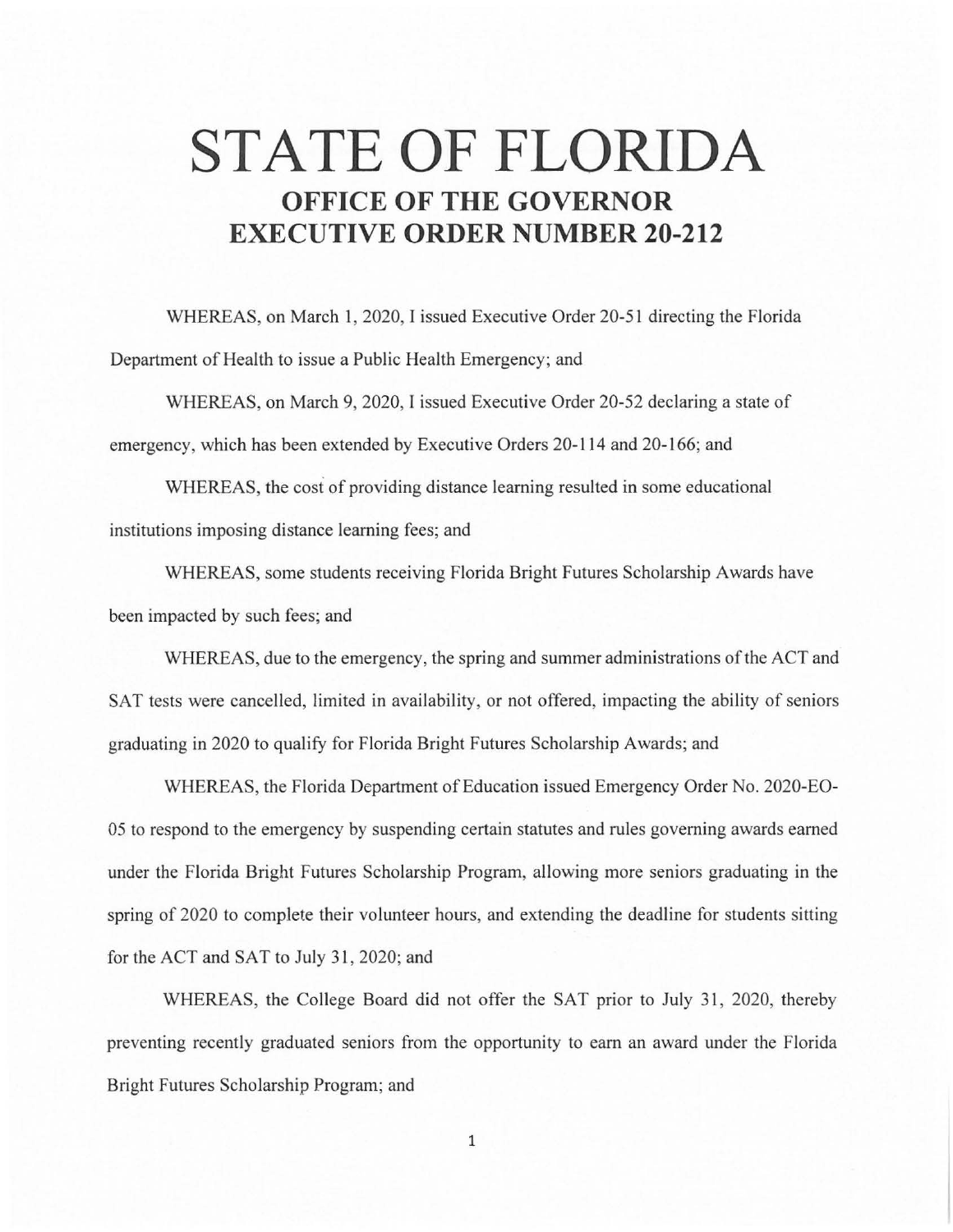WHEREAS, the ACT was offered over the summer in some places, but in many instances these tests were cancelled or reached capacity, thereby preventing some recently graduated seniors from the opportunity to earn an award under the Florida Bright Futures Scholarship Program.

NOW, THEREFORE, I, RON DESANTIS, as Governor of Florida, by virtue of the authority vested in me by Article IV, Section (l)(a) of the Florida Constitution, Chapter 252, Florida Statutes, and all other applicable laws, promulgate the following Executive Order to take immediate effect:

**Section 1. Florida Academic Scholars and Florida Medallion Scholars awards.** Rule  $6A-20.028(3)(g)1.d., F.A.C.,$  is suspended in part, to allow students graduating in the 2019-2020 academic year, to earn at least the required minimum SAT and ACT scores as specified for each Bright Futures Scholarship award level in section 1009.531(6), F.S., no later than December 1, 2020. Sections of the SAT or ACT from different test dates may continue to be used to meet the test criteria through December 1, 2020, but test types cannot be mixed.

**Section 2. Florida Gold Seal Vocational Scholars award.** Rule 6A-20.028(3)(g)2., F .A.C., is suspended in part, to allow students graduating in the 2019-2020 academic year, to earn at least the minimum qualifying subtest scores from the Florida Postsecondary Education Readiness Test (PERT), SAT, or ACT, as specified in rule 6A-10.0315, F.A.C., no later than December I, 2020. Sections of the PERT, SAT, or ACT from different test dates may continue to be used to meet the test criteria through December **1,** 2020, but test types cannot be mixed.

**Section 3.** Notwithstanding sections 1009.534(2), or 1009.535(2), Florida Statutes, for the summer 2020 term only, funds from any scholarship within the Florida Bright Futures Scholarship Program may be used to pay for distance learning fees charged by a Florida

2